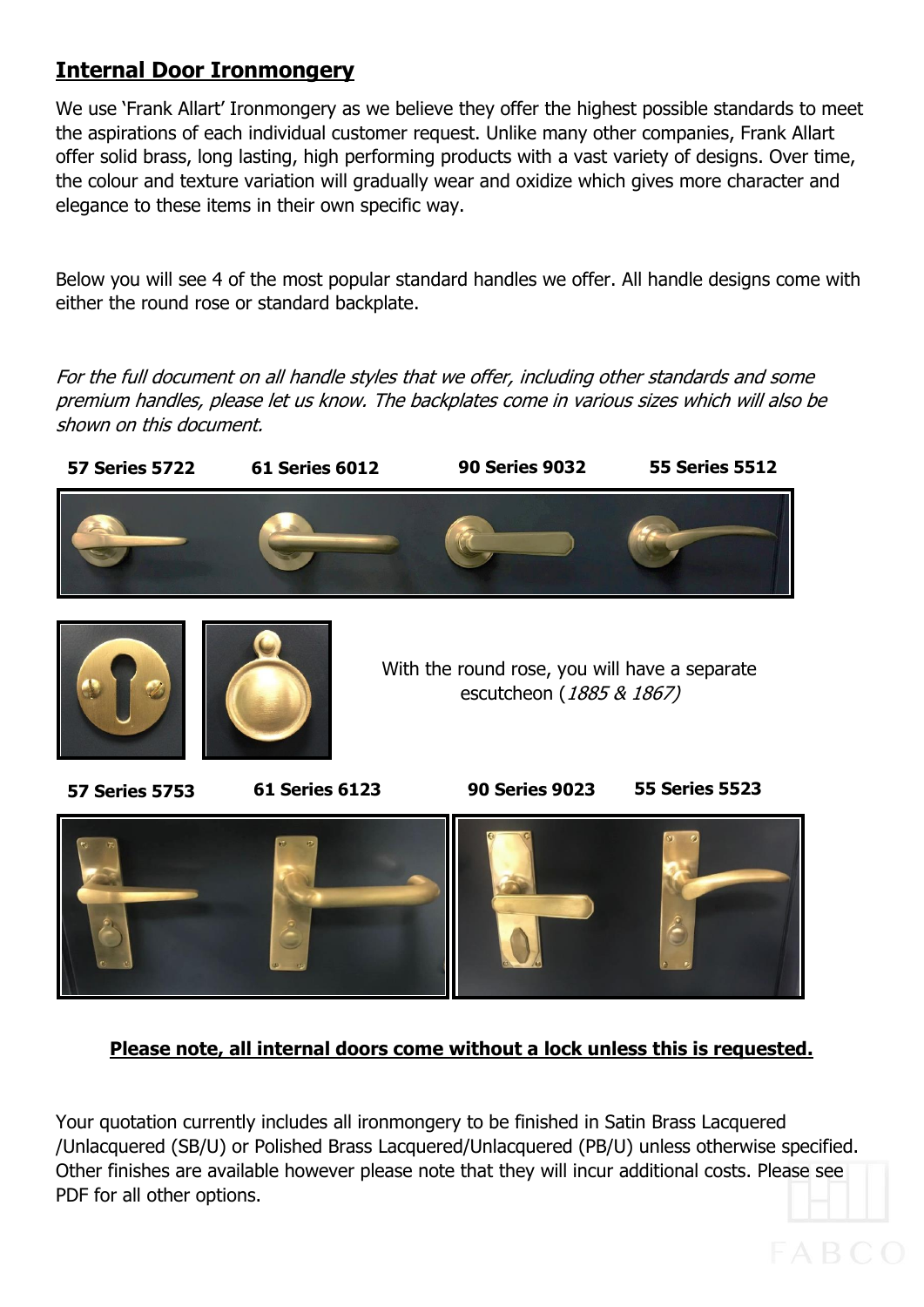

Please see to the left both options fitted to our lock box to give you an idea of the aesthetics

**Hinges:** 

**Butt Hinge Bullet Hinge**



**Butt Hinge:** These are heavy duty hinges that are already included in the cost of your quotation.

**Bullet Hinge:** These are also known as projection hinges, they have acquired this name as they have the facility to project further than the butt hinge. These come at an additional cost *(POA)*. We are unable to offer Bullet hinges on a fire door.

### **Locking:**

Whilst locking mechanisms are not always necessary for internal doors, if these are required please see options below.

More technical information is available upon request.

### **5 Lever Lock**

Latch bolt withdrawn by lever handle from either side.

Deadbolt locked or unlocked by key from either side.

Can be keyed alike.

Anti-pick and anti-saw security features. Kitemarked, tested to BS 3621: 2007.

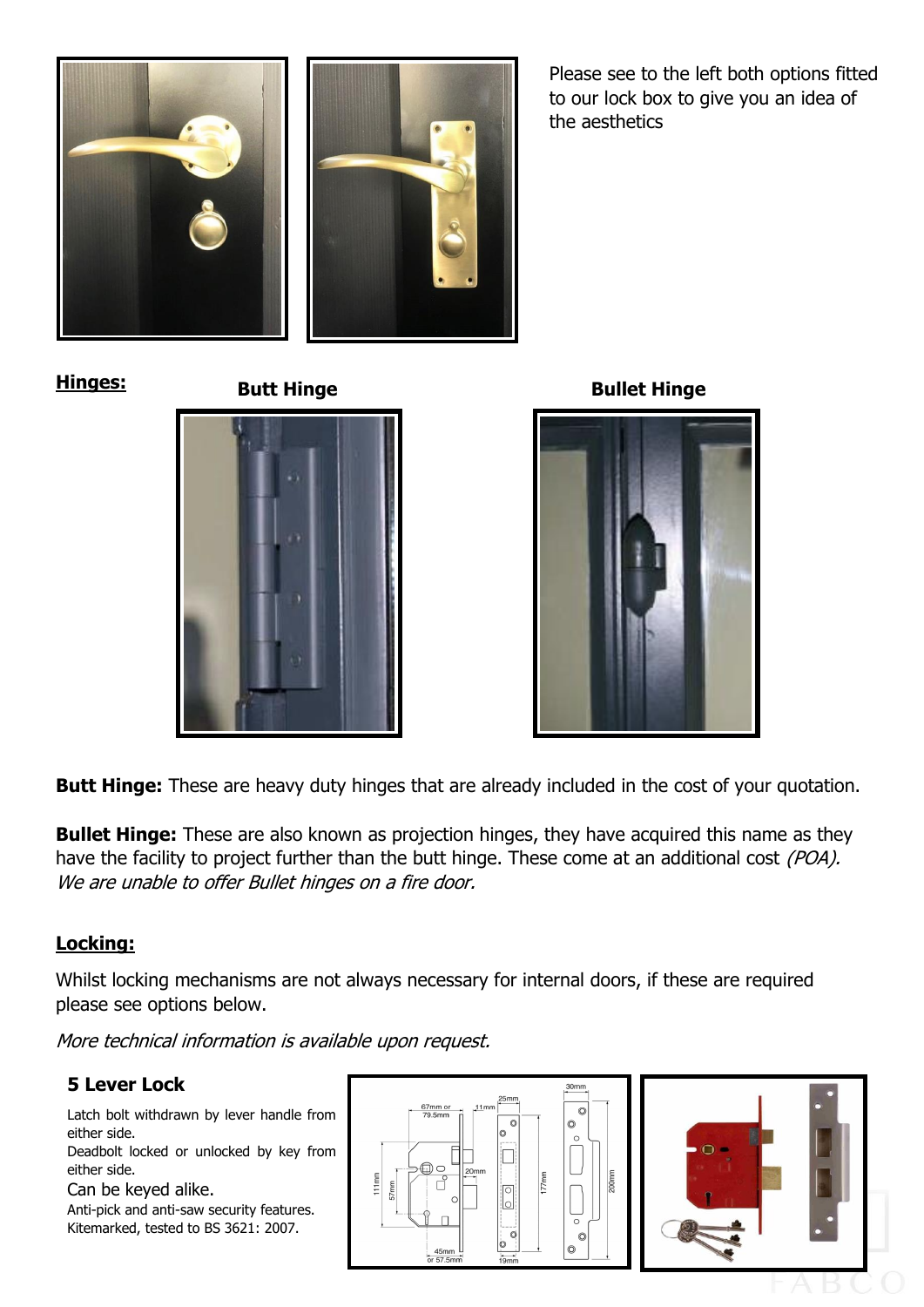### **Latch Only**

Latch bolt withdrawn by sprung lever handle from either side. Note: this lock is not suitable for use with non-sprung handles. Door will be non-locking.





## **Cylinder Lock**

Latch bolt withdrawn by lever handle from either side.

Deadbolt is locked or unlocked by euro profile cylinder.

Cylinder options: key operated from either side, or key operated outside with thumb turn inside. Can be keyed alike.

Recommended for internal doors only, as this is not supplied with the security escutcheon shown, and therefore is not kitemarked.







For double leaf doors, there will be a handle and locking system on the master leaf. On the slave leaf, there will be a concealed bolt which will enable the door to remain shut when unused and also have the ability to open and to maximise space. These are key operated. Please see image to the left.

#### **Extras:**

**Restrictors:** These are used to restrict the door opening to a desired angle.

Additional  $E$  79.20 + VAT per leaf